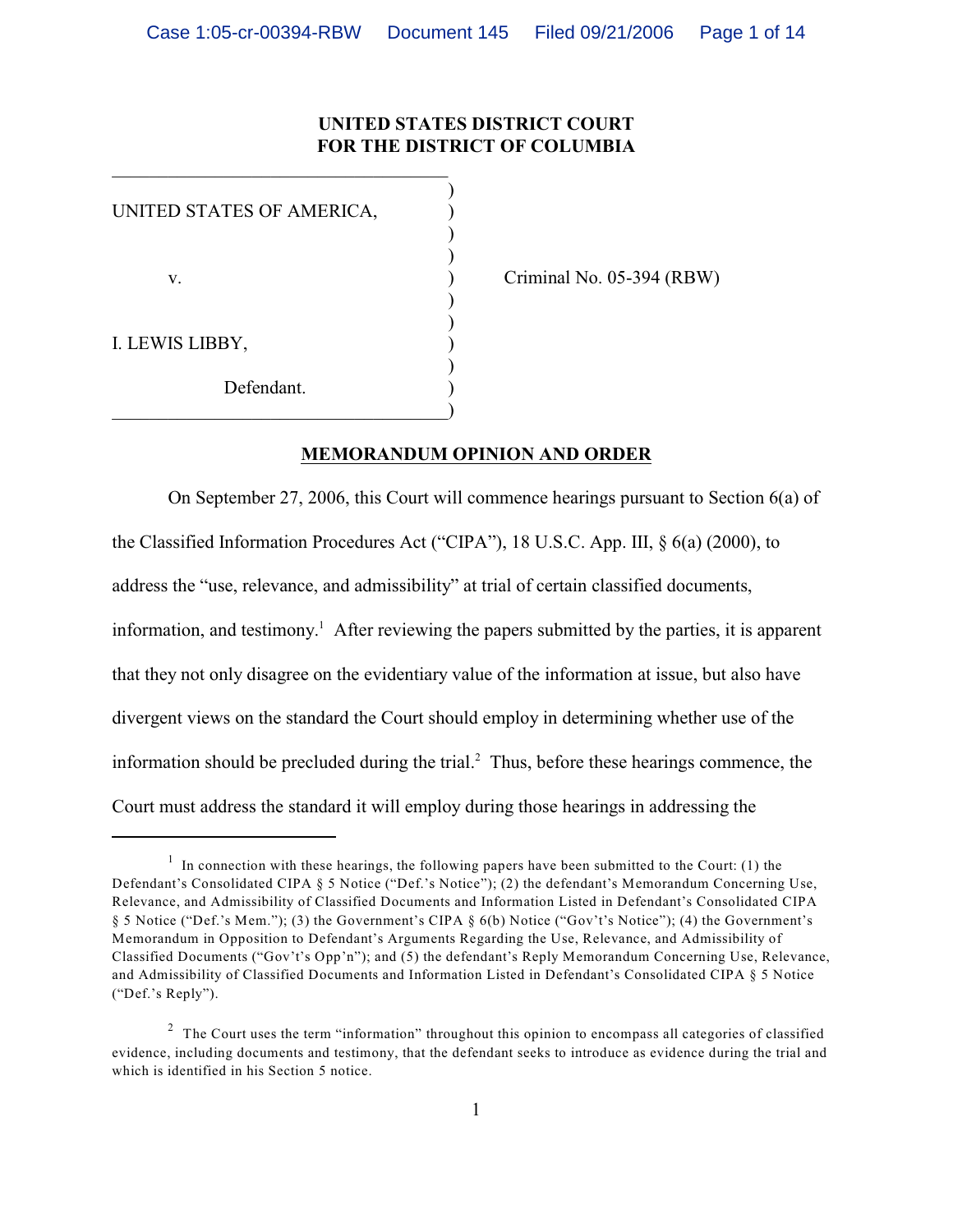admissibility question. As discussed in greater detail below, it is the Court's conclusion that the Federal Rules of Evidence and the restrictions they impose control whether information subject to CIPA proceedings is admissible during a trial.

**I. The CIPA**

The CIPA establishes the procedures for pretrial determinations of the disclosure and the admissibility at trial of classified information in federal criminal proceedings.<sup>3</sup> See United States v. Fernandez, 913 F.2d 148, 151 (4th Cir. 1999). The statute was designed to reconcile, on the one hand, a criminal defendant's right to obtain prior to trial classified information and introduce such material at trial, with, on the other hand, the government's duty to protect from disclosure sensitive information that could compromise national security. United States v. Rezaq, 134 F.3d 1121, 1142 (D.C. Cir. 1998). As such, the CIPA creates pretrial, trial, and appellate procedures for federal criminal cases where there is a possibility that classified information will be disclosed through a defendant's defense. These pretrial procedures cover the manner in which pretrial conferences are to be conducted, the issuance of protective orders, and the regulation of the discovery of classified information sought by criminal defendants. 18 U.S.C. App. III, §§ 2-4. In addition, the CIPA sets forth a structure for determining the admissibility of classified information at trial, which involves a four step process. 18 U.S.C App. III, §§ 5-6.

First, Section 5(a) of the CIPA requires a defendant to file a notice describing the classified information he "reasonably expects to disclose or cause the disclosures of" at trial. 18 U.S.C. App. III,  $\S$  5(a) ("Section 5 notice"). If the defendant fails to comply with this

 $3\,$  It is clear to the Court, and the defendant does not contend otherwise, that the government's assertion that the documents identified in the defendant's Section 5 notice are classified is justified. Accordingly, it is proper to employ the CIPA procedures.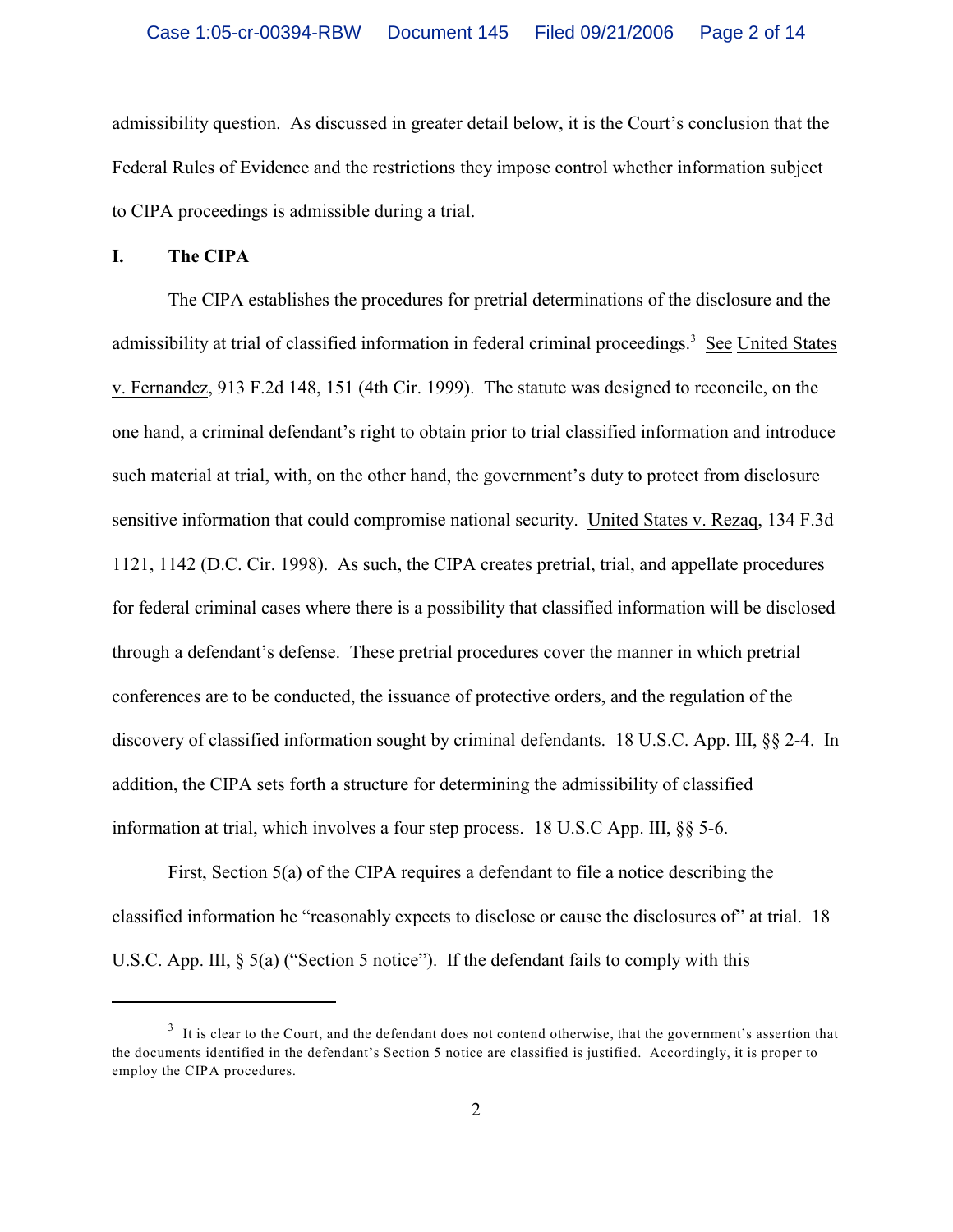requirement, the Court, in its discretion, may preclude the use of any classified information not part of the defendant's Section 5 notice. Id. at § 5(b). Second, at the government's request, the Court must hold a pretrial hearing to address the "use, relevance, or admissibility" of the classified information identified in the defendant's Section 5 notice. Id. at  $\S$  6(a).<sup>4</sup> Following this hearing, the Court is required to "set forth in writing the basis for its determination" as to each piece of classified information that was at issue during the hearing. Id. Third, if the Court determines that certain classified information can be used during trial, the government may move (1) to replace the classified portions of the information at issue with a statement admitting the relevant facts that the information would tend to prove, or (2) to substitute a summary of the information. Id. at  $\S 6(c)(1)(A) - (B)$ . "The court shall grant such a motion . . . if it finds that the statement or summary will provide the defendant with substantially the same ability to make his defense as would disclosure of the specific classified information." Id. at  $\S$  6(c)(1). And finally, if the Court denies the government's proposed admission or substitution, the government has two options. The government can file an "affidavit of the Attorney General objecting to [the] disclosure of the classified information at issue," which will then require the dismissal of the indictment except in cases where "the [C]ourt determines that the interests of justice would not be served by dismissal of the indictment." Id. at  $\S$  6(e). Alternatively, the government can file an immediate interlocutory appeal. Id. at § 7.

Here, the defendant has filed his final Section 5 notice. In response, the government has moved for a hearing pursuant to Section 6(a) and it has filed its Section 6(b) notice identifying

 $<sup>4</sup>$  This hearing is preceded by the government's notice to both the Court and the defense of which</sup> documents in the defendant's Section 5 notice are classified and at issue. 18 U.S.C. App. III, § 6(b) ("Section 6(b) notice").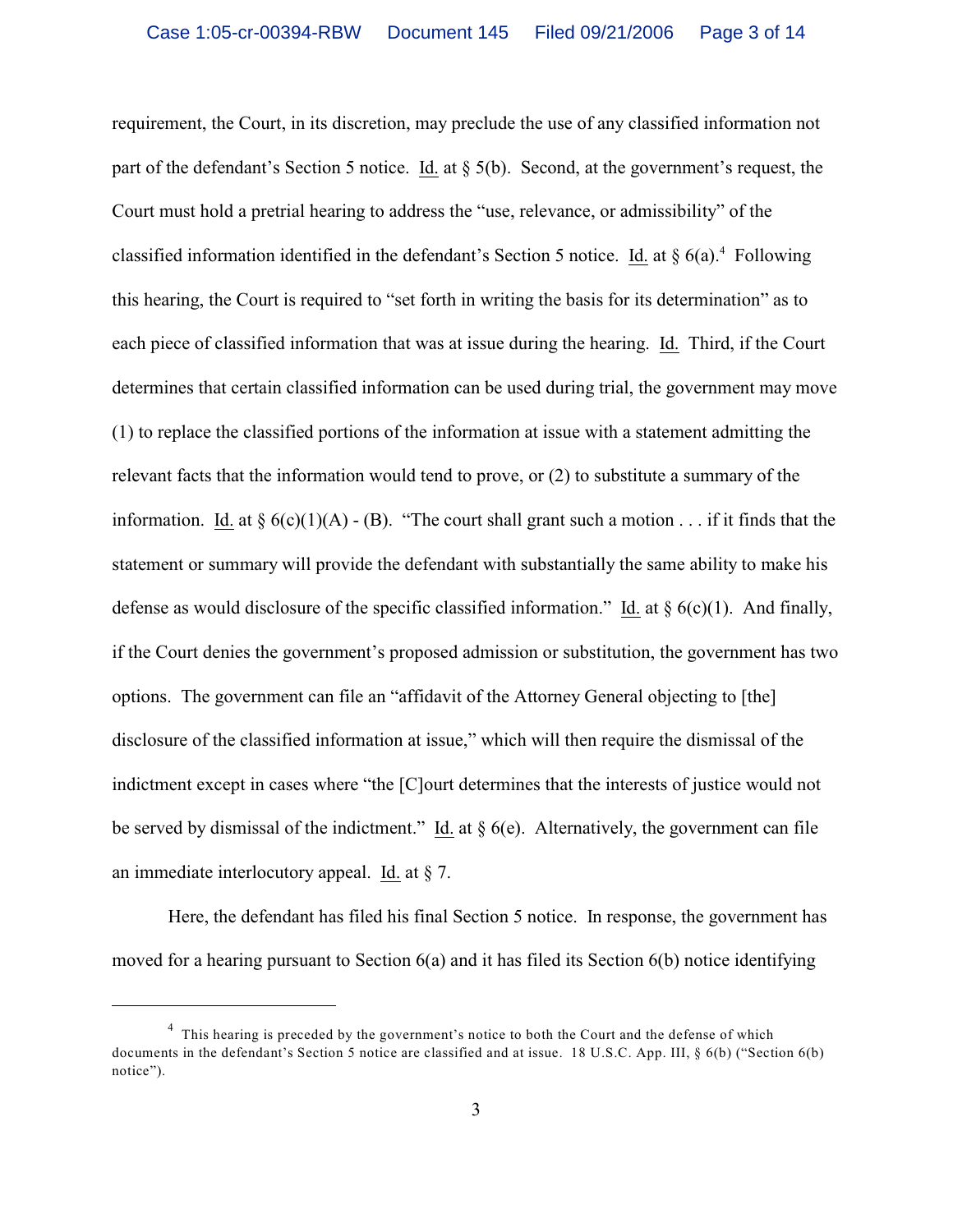those items of classified information that are at issue. Accordingly, the Court, in the upcoming hearings, must now make pretrial "determinations concerning the use, relevance, or admissibility of [the] classified information" identified by the government. 18 U.S.C. App. III, § 6(a). Only after these determinations are made does the Court need to address the question of redactions and substitutions.

## **II. Section 6(a) of the CIPA**

As noted above, the parties disagree sharply on the standard the Court should employ in the Section 6(a) proceeding. The defendant argues that the Court must simply apply the Federal Rules of Evidence, Def.'s Mem. at 5-6, while the government contends that the Court should engage in a three-step inquiry, Gov't's Opp'n at 5-15. Specifically, the government opines that when it asserts a classified information privilege,<sup>5</sup> a classified document (or testimony based on a classified document) should be precluded from use at trial unless the Court determines (1) that the document is relevant; (2) that the document is "helpful to the defense," and (3) that the defendant's interest in disclosure of the document outweighs the government's need to protect the classified information. Id. The Court cannot accept the government's position for the following reasons.

"The CIPA's fundamental purpose is to protect and restrict the discovery of classified information in a way that does not impair the defendant's right to a fair trial. It is essentially a procedural tool that requires a court to rule on the relevance of classified information before it may be introduced." United States v. Dumeisi, 424 F.3d 566, 578 (7th Cir. 2005) (emphasis

 $5$  The papers submitted by government refer to this privilege as both the classified information privilege and the national security privilege. See, e.g., Gov't's Opp'n at 12-14.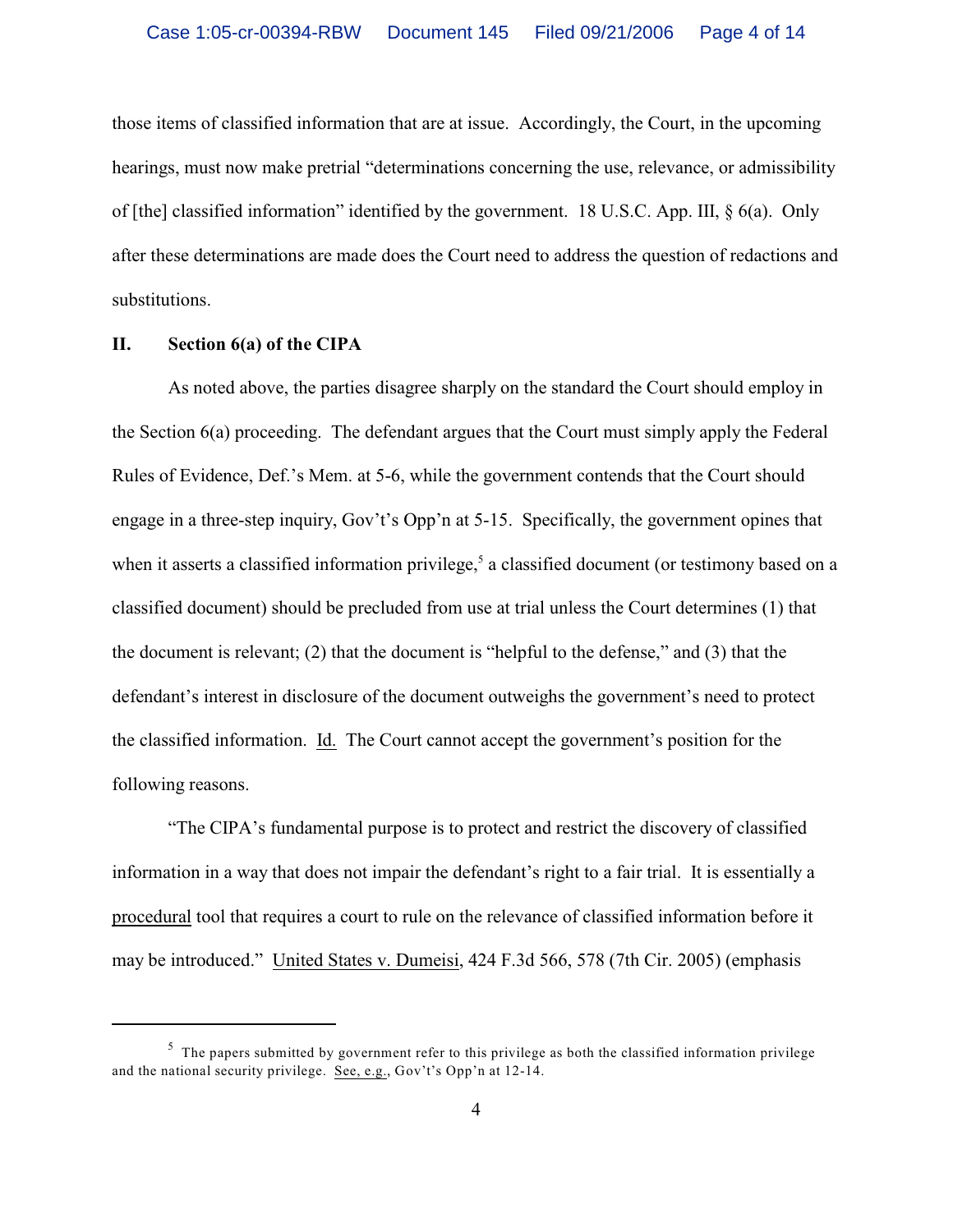added) (internal quotation marks, brackets, and citations omitted); see also Fernandez, 913 F.2d at 154; United States v. Smith, 780 F.2d 1102, 1106 (4th Cir. 1985) (en banc). When the CIPA was enacted, Congress made clear that the statute did not alter the rules governing the admissibility of evidence during a trial. Senate Rep. No. 96-823, 96th Cong., 2d Sess. (1980), p. 8; House Conf. R. No. 96-1436, 96th Cong. 2d. Sess., (1980), p. 12 ("As noted in the reports to accompany[ $\ldots$ ]... [n]othing in the conference substitute is intended to change the existing standards for determining relevance and admissibility."); see Smith, 780 F.2d at 1106; United States v. Johnson, 139 F.3d 1359, 1365 (11th Cir. 1998) ("CIPA has no substantive impact on the admissibility or relevance of probative evidence."); United States v. Wilson, 732 F.2d 404, 412 (5th Cir. 1984) ("CIPA does not undertake to create new law governing admissibility.") (internal quotation marks and citation omitted). However, "[w]hile [the] CIPA creates no new rule of evidence regarding admissibility, the procedures it mandates protect a government privilege in classified information." Yunis v. United States, 867 F.2d 617, 623 (D.C. Cir. 1989).

Under Section 6(a), the Court is charged with making a pretrial "determination concerning the use, relevance, or admissibility" of the classified information identified in the defendant's Section 5 notice. 18 U.S.C. App. III, § 6(a). It is an unremarkable proposition of statutory interpretation that it is a court's "duty to give effect, if possible, to every clause and word of a statute." Duncan v. Walker, 533 U.S. 167, 174 (2001) (internal quotation marks and citation omitted). Thus, during a Section 6(a) proceeding, the Court must make determinations not only as to the relevance of classified information, but also as to its use and admissibility at trial. 18 U.S.C. App. III,  $\S$  6(a). The fact that these are separate inquiries cannot be surprising since, for example, it is well settled that not all relevant evidence is admissible during a trial. See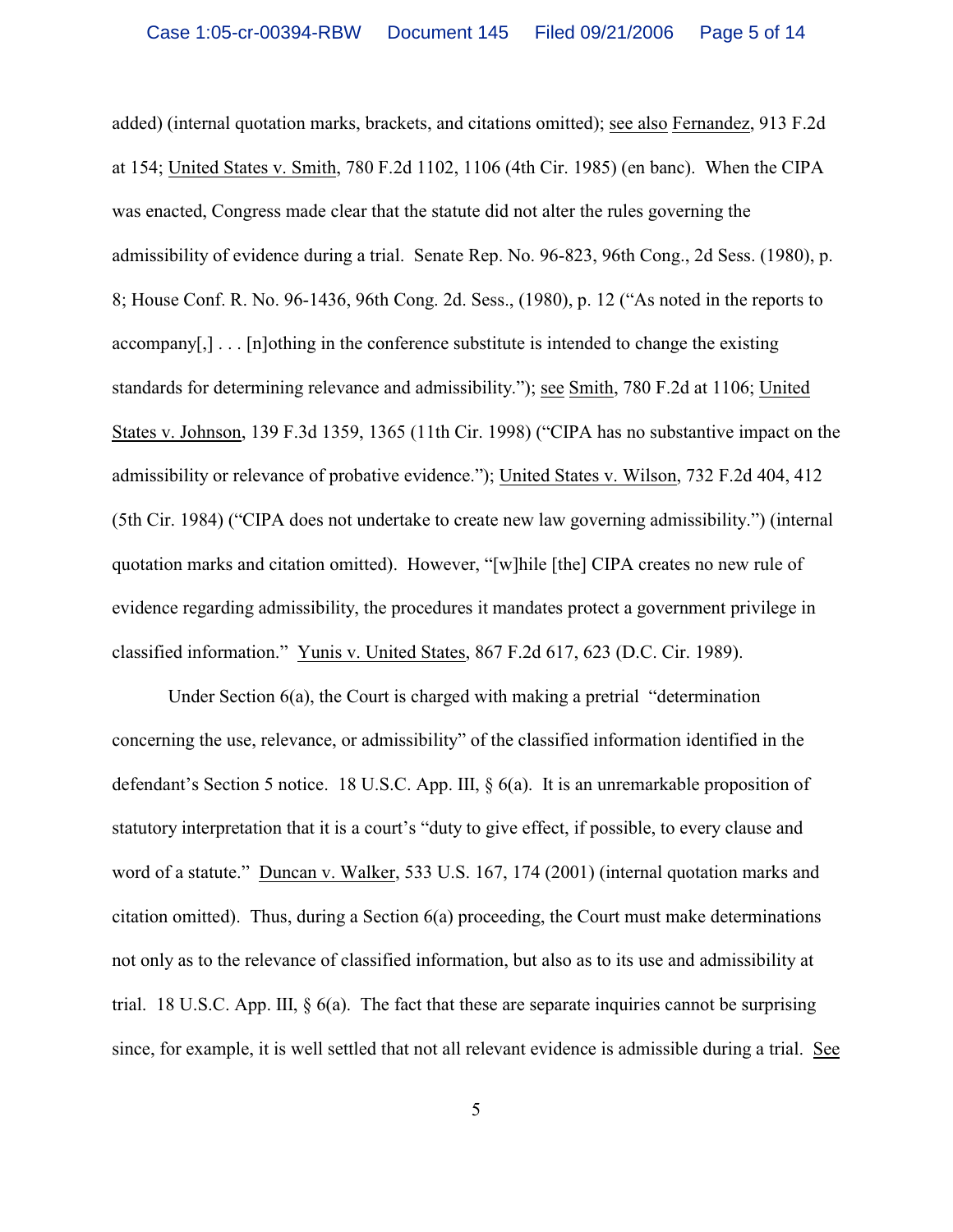Fed. R. Evid. 403 ("[A]lthough relevant, evidence may be excluded if its probative value is substantially outweighed by the danger of unfair prejudice."); Fed. R. Evid. 802 ("Hearsay is not admissible except as provided by these rules or by other rules prescribed by the Supreme Court.").

Applying the framework enunciated in Section 6(a), the Court must first determine whether the information identified by the defendant is relevant. Specifically, the Court must assess whether the information "[has] any tendency to make the existence of any fact that is of consequence to the determination of the action more probable or less probable than it would be without the evidence." Fed. R. Evid. 401 (defining "relevant evidence"). Following the relevance determination, the Court must then examine whether the information is admissible at trial, and if so, whether its use should be limited.<sup>6</sup> This inquiry is also governed by the Federal Rules of Evidence, which imposes restrictions on the use of relevant evidence. See, e.g., Fed. R. Evid. 403, 404(b), 501.

Here, the government not only challenges the relevance of the information proffered by the defendant, but also asserts that its introduction should be excluded at trial because the government has a classified information privilege. Gov't's Opp'n at 7. The government contends that when such a privilege is raised, the Court's inquiry must go beyond examining the relevance of the information. Specifically, the government argues that after a national security privilege has been invoked, the Court must look further than relevance and determine whether introduction of the information would be at least "helpful to the defense." Id. at 8 (citing Yunis,

 $6$  For example, courts often admit evidence of other crimes, but limit their use to show, inter alia, motive, identity, or a common scheme or plan. See, e.g., Fed. R. Evid. 404(b); Instructions 2.51(A), 2.51(B), Criminal Jury Instructions, Young Lawyers Section, The Bar Association of the District of Columbia (2005).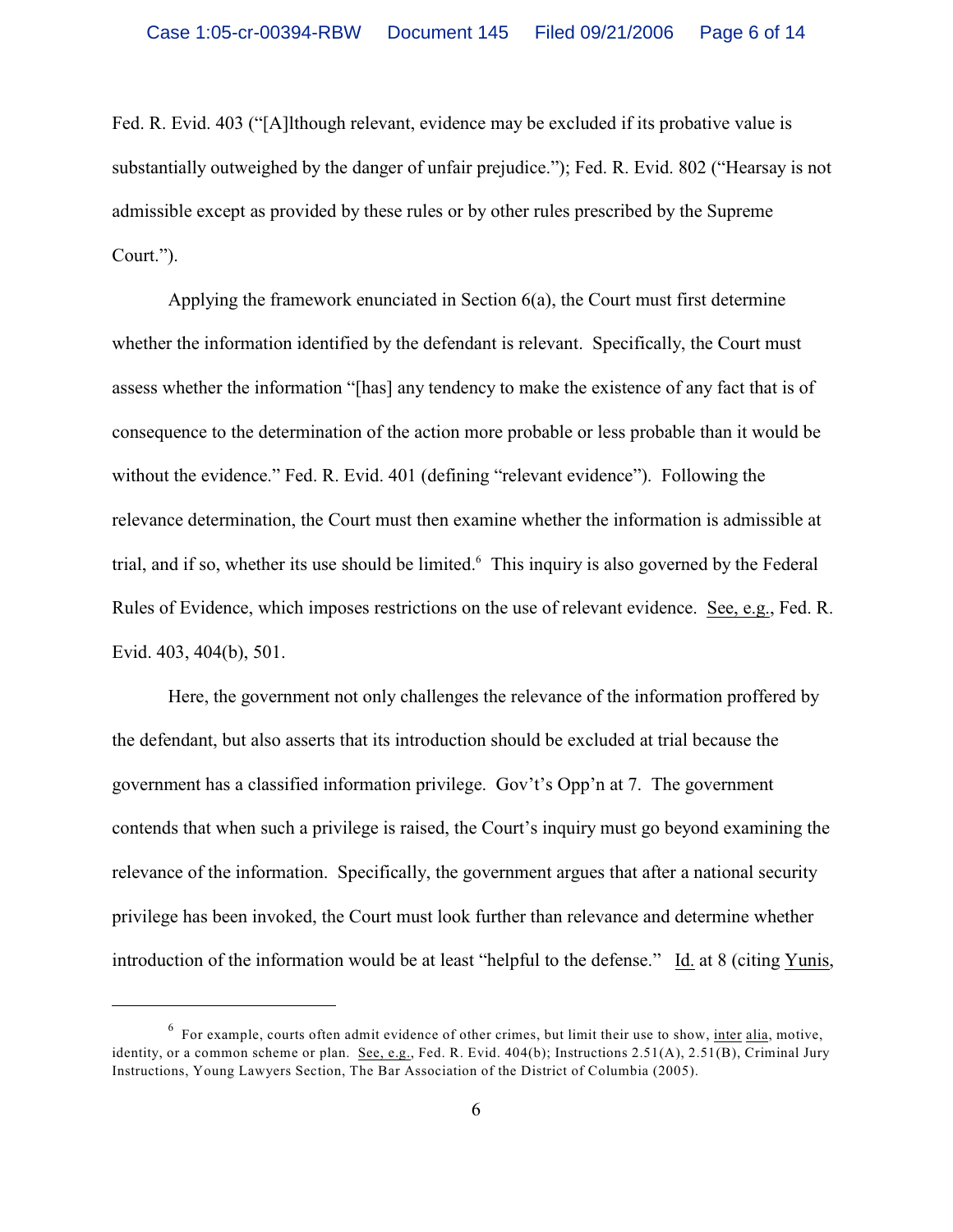867 F.2d at 622). If this hurdle is satisfied, the government posits that the Court must then balance the need to protect the government's information against the defendant's interests in disclosure. Id. (citing Smith, 780 F.2d at 1110). According to the government, this further inquiry is used to determine the "use" and "admissibility" at trial of the information in question. Id. at 14. While recognizing that the District of Columbia Circuit has not mandated such a balancing test, the government notes that other courts have. Id. at 9 n. 5.

Before addressing the legal arguments raised by the government in support of its threestep inquiry, which in practice sets a standard higher than mere relevance and admissibility assessments, it is important to discuss briefly the history of the CIPA. During the congressional hearings which preceded the enactment of the CIPA, the Department of Justice ("DOJ") requested that the CIPA include a heightened standard for the admissibility of classified information. Specifically, the DOJ sought language that would make evidence admissible only if it was "relevant and material." Graymail S. 182, Hearing Before Subcommittee on Criminal Justice of Senate Judiciary Committee, 96th Cong., 2d Sess. (1980), pp. 3, 18. Under this standard, the Court would be required to balance the probative worth of the evidence against the potential harms to national security. Id. at pp. 9, 22. This standard was rejected by Congress, which stated unambiguously that "nothing in the [CIPA] is intended to change the existing standards for determining relevance and admissibility." Smith, 780 F.2d at 1106 (citing House Conference Report No. 96-1436, 96th Cong., (1980), p. 12.).

Here, the government is advocating a standard similar to the one rejected by Congress. Not only does the government's argument lack support in the legislative history, but with one exception, see Smith, 780 F.2d at1106-1110, its position is not supported by the existing case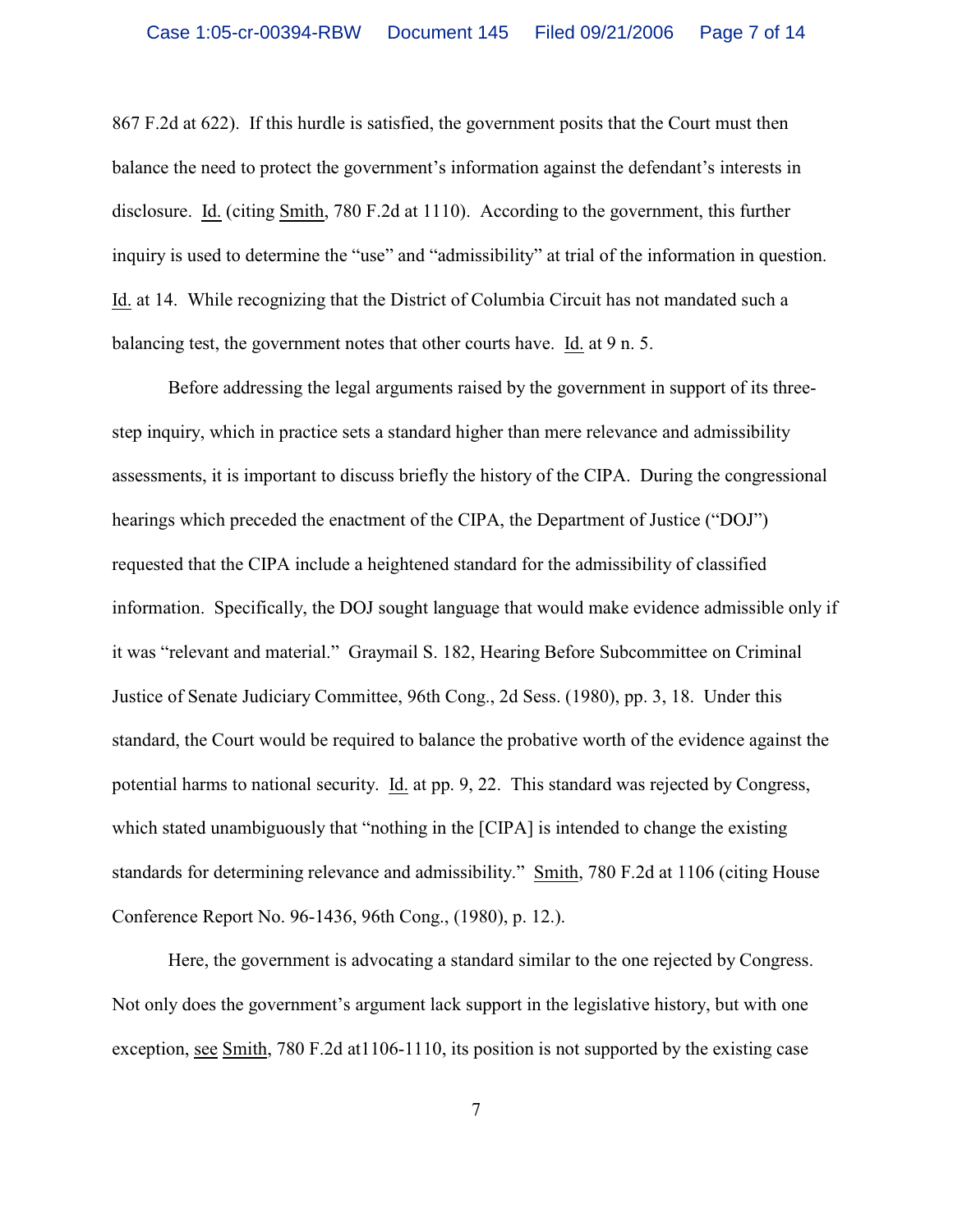law. While there can be no question that the government has a legitimate privilege in protecting documents and information concerning national security, see, e.g., C. & S. Air Lines v.

Waterman S.S. Corp., 333 U.S. 103, 111 (1948); Totten v. United States, 92 U.S. 105, 106-07 (1875), the extent of that protection in the context of a criminal prosecution is embodied in the procedures set forth in the CIPA, Yunis, 867 F.2d at 623 ("the procedures [the CIPA] mandates protect [the] government['s] privilege in classified information."); see United States v. Mejia, 448 F.3d 436, 455 (D.C. Cir. 2006) (quoting Yunis, 867 F.2d at 623). And the cases in this Circuit that have applied the CIPA have recognized only that it allows for the Court to balance the assertion of a classified information privilege against a criminal defendant's interests during the discovery process. See Mejia, 448 F.3d at 455; Yunis, 867 F.2d at 623.

In Yunis, and later in Mejia which reaffirmed Yunis, the District of Columbia Circuit addressed the question of what standard to employ in a CIPA proceeding when the Court is asked to determine whether classified information should be produced in discovery. Recognizing that the government has a substantial interest in protecting classified information, the Yunis Court reasoned that something more than simple "materiality" must be shown. Yunis, 867 F.2d at 622. Thus, the Court required a further inquiry, one consistent with what the Supreme Court found necessary in Roviario v. United States, 353 U.S. 53 (1957). Id. In Rovario, the Supreme Court was presented with the question of whether an informant's identity had to be disclosed during discovery. Roviaro, 353 U.S. at 59. The Supreme Court held that while a common law "informant's privilege" exists, the privilege must give way when disclosure of the information "is relevant and helpful to the defense of an accused." Yunis, 867 F.2d at 622 (citing Roviaro, 353 U.S. at 60-61) (internal quotation marks omitted). Finding the disclosure of classified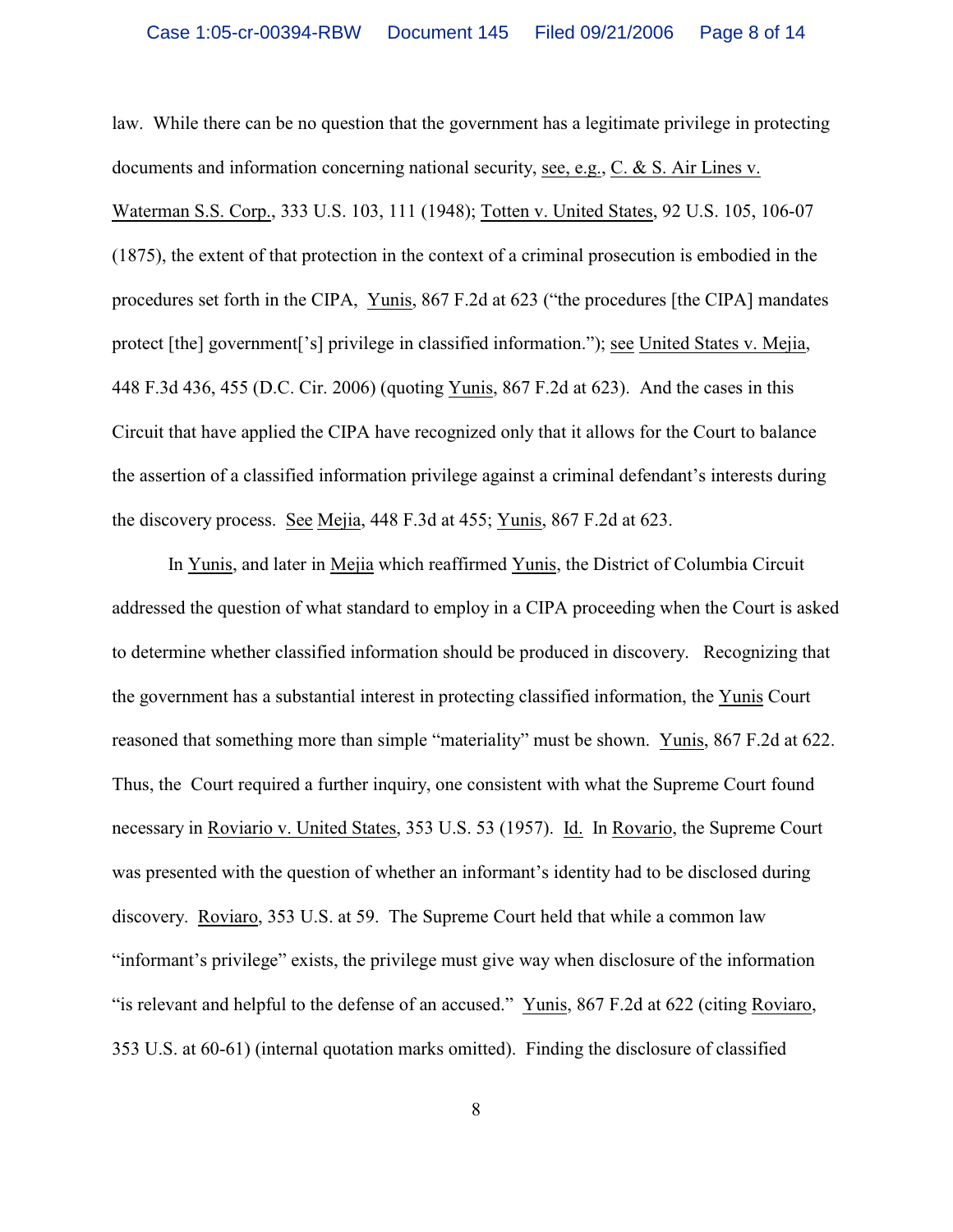information analogous to the disclosure of an informant's identity, the Circuit Court in Yunis required an identical inquiry for determining whether classified information should be produced during discovery. Id. at 622-23. Thus, the Circuit Court concluded that something more than "a mere showing of theoretical relevance" was required for the Court to order the production of classified documents. Id. at 623; Mejia, 448 F.3d at 455. And this Court employed this test when presented with motions to compel the production of classified documents at an earlier stage of this litigation. See United States v. Libby, 429 F. Supp. 2d 1, 7 (D.D.C. 2006); see also United States v. Sarkissian, 841 F.2d 959, 965 (9th Cir. 1988) (applying a balancing test to a CIPA § 4 proceeding); United States v. Pringle, 751 F.2d 419, 427 (1st Cir. 1984) (same).

The government now asks this Court to import this test, used at the discovery stage, into the CIPA "use, relevance, and admissibility" decision. Gov't's Opp'n at 5-15. As support for this applicability leap, the government relies on cases from the Fourth Circuit, including one from a splintered en banc court. Id. (citing Smith, 780 F.2d at 1107-11). These cases, however, ignore the clear language of the statute and the unambiguous mandate from Congress that the standard evidentiary rules applicable in federal courts apply with equal force in Section 6(a) hearings.

In Smith, the Fourth Circuit, sitting en banc, recognized that "the legislative history is clear that Congress did not intend to alter the existing law governing the admissibility of evidence" in Section 6 proceedings. Smith, 780 F.2d at 1106 (noting further that "[t]he circuits that have considered the matter agree with the legislative history cited that ordinary rules of evidence determine the admissibility under [the] CIPA"). Despite acknowledging this clear mandate from Congress, a seven to five majority of the Fourth Circuit concluded that there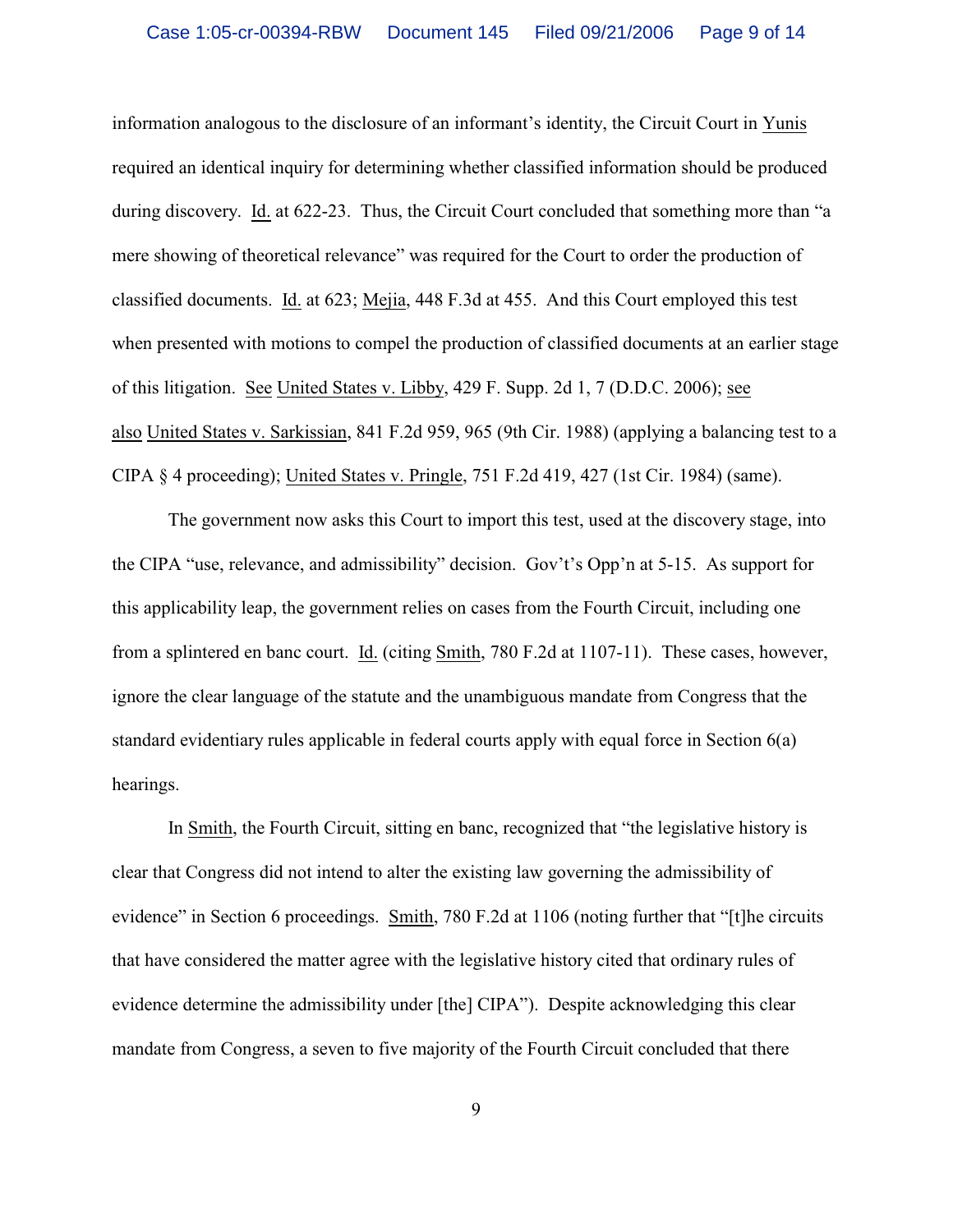existed, under Federal Rule of Evidence 501, a common law privilege for classified information, and that a court must "balance the public interest in nondisclosure against the defendant's right to prepare a defense" before the evidence may be admitted at trial. Id. at 1107. The Fourth Circuit's reasoning was based entirely on the Supreme Court's decision in Roviaro and its progeny. Id. (citations omitted). While noting that "[t]he privilege must give way to the 'fundamental requirements of fairness,'" the Fourth Circuit reasoned that "[t]he defendant must come forward with something more than speculation as to the usefulness of such disclosures." Id. at 1107-08 (citations omitted). Thus, the Fourth Circuit held that "[a] district court may order disclosure only when the information is at least essential to [the] defense, necessary to the defense, and neither merely cumulative nor corroborative," and the defendant's interest in disclosure outweighs the government's classified information privilege. Id. at 1109-10 (internal citations and quotation marks omitted); see also United States v. Zettl, 835 F.2d 1059 (4th Cir. 1987) (applying Smith). It is Smith's balancing mandate which this Court cannot accept.

As recognized by the dissenting judges in Smith, the majority adopted an admissibility standard that was explicitly rejected by Congress when considering the enactment of the CIPA. Smith, 780 F.2d at 1111 (Butzner, J. dissenting) (noting that Congress explicitly refused to incorporate language into the CIPA adopting the Roviaro balancing test for the admissibility of classified information). Moreover, the majority's reliance on Roviaro and its progeny was misplaced, as those cases stand solely for the proposition that a balancing must be employed before the discovery of classified information may be required. Id. at 1112. In addition, Roviaro, was not intended to "exclude the introduction of relevant evidence known to the defendant." Id. (citing Rovario, 353 U.S. at 60 n.8; United States v. Godkins, 527 F.2d 1321, 1325-27 (5th Cir.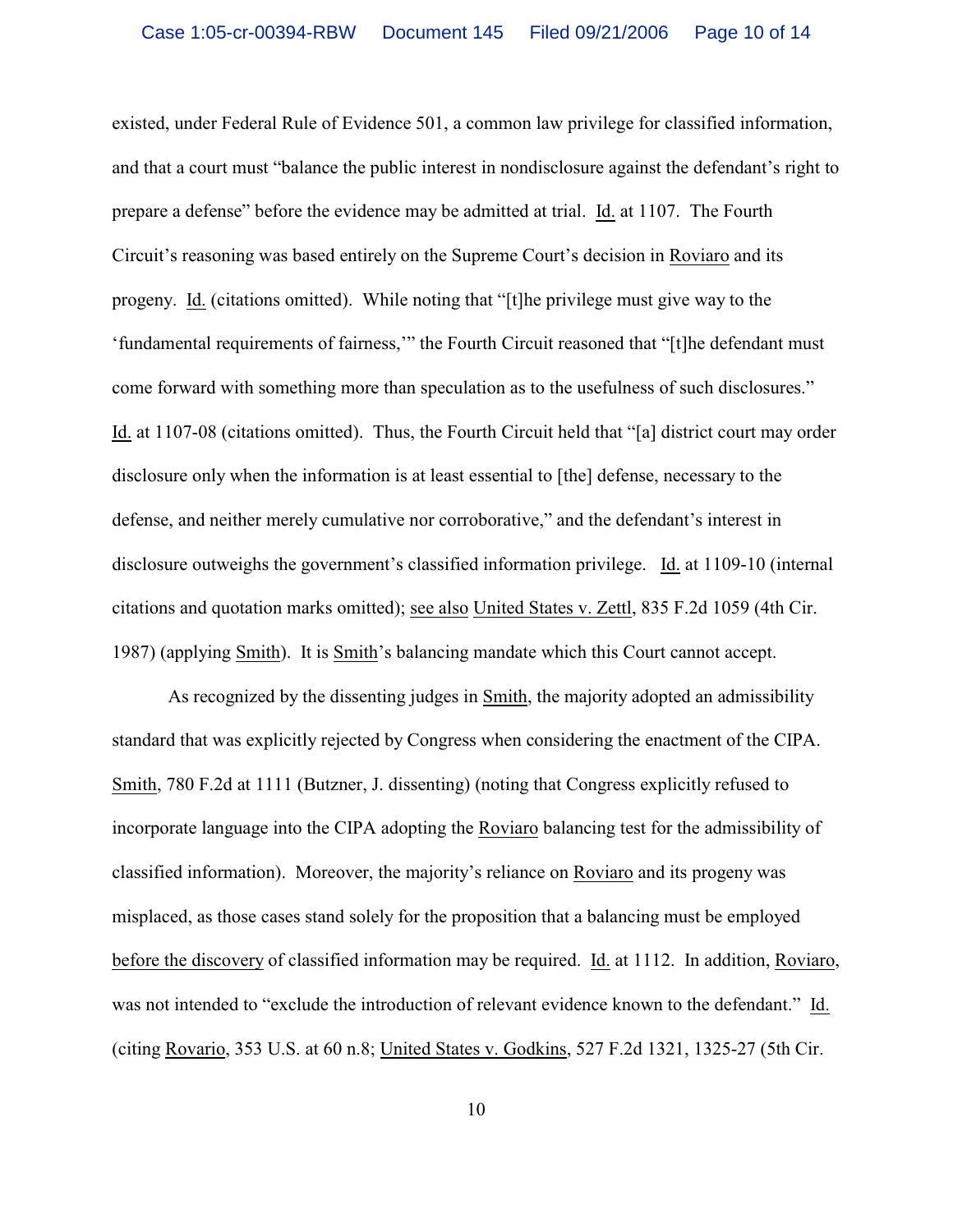1976)). Thus, by employing "Roviaro to exclude relevant evidence known to the defendant, instead of confining its principles to discovery requests, [the Fourth Circuit] significantly alter[ed] the existing standard for determining the admissibility of evidence in contravention of express congressional intent." Id. Similarly, the reasoning of the Smith majority is flawed because it fails to recognize that there is an important difference between the discovery of information and its ultimate use during trial. While,"[t]here is no general constitutional right to discovery in a criminal case," Weatherford v. Bursey, 429 U.S. 545, 559 (1977) (citation omitted), the Constitution mandates that a defendant be accorded the opportunity to present a defense, see, e.g., Chambers v. Mississippi, 410 U.S. 284, 302 (1973) ("[f]ew rights are more fundamental than that of an accused to present witnesses in his own defense." ). Indeed, the Fourth Circuit failed to recognize that the CIPA itself has separate provisions that govern discovery and admissibility. Compare 18 U.S.C. App. III,  $\S$ § 3, 4, with id. at § 6.<sup>7</sup>

Based on the foregoing, there is simply no basis for importing the Roviaro standard into the CIPA's use, relevance and admissibility determination, especially against the backdrop of Congress' clear declaration that the standard rules of evidence should apply. In fact, the Fourth Circuit appears to be moving away from the en banc court's ruling in Smith. Most recently, the Fourth Circuit in United States v. Moussaoui, observed, albeit in the discovery context, that even

<sup>&</sup>lt;sup>7</sup> While this Court's opinion appears to be the first published opinion that takes exception with the Fourth Circuit's admissibility standard adopted in Smith, commentators have suggested that the Fourth Circuit's opinion is contrary to the Congress' intent and the applicable evidentiary standards. See Richard Salgado, Comment, Government Secrets, Fair Trials, and the Classified Information Procedures Act, 98 YALE L.J. 427 (1988) ("[a]ssuming Congress understood the current state of evidence law, the Smith and Zettl court probably violated the intent of Congress when they allowed trial courts to balance the defendant's need for disclosure against the interests of national security in section 6(a) relevancy hearings"); see also Charles Wright & Kenneth Graham, Federal Practice and Procedure § 5672 (3d ed. 1998) (observing that the Fourth Circuit in Smith adopted "a more strict rule of admissibility" for Section 6(a) proceedings, despite Congress' rejection of such a standard).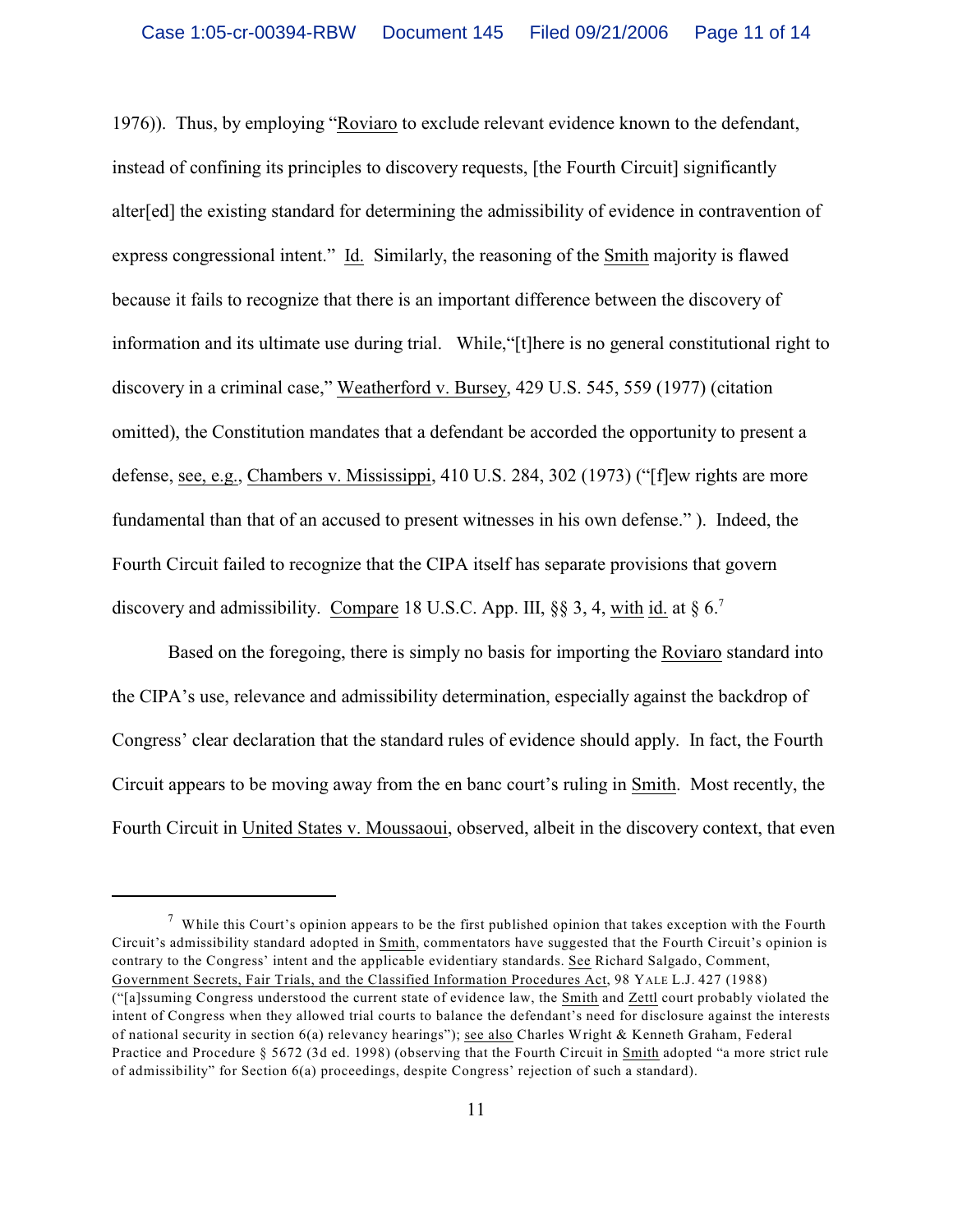when the balancing test is applied to assess whether documents should be produced to the defendant, "the 'balancing' [it] must conduct is primarily, if not solely, an examination of whether the district court correctly determined that the information the Government seeks to withhold is material to the defense." Moussaoui, 382 F.3d 453, 476 (4th Cir. 2004) (discussing the required balancing at the discovery phase). Thus, while the Fourth Circuit in Moussaoui was presented with a discovery dispute as opposed to a question of admissibility under the CIPA, since the Fourth Circuit in Smith required courts in that Circuit to conduct the identical balancing test when determining whether classified information would be admissible under the CIPA, the Fourth Circuit's apparent minimization of that test in the discovery context likely applies with equal force to admissibility determinations.

And just as this Court believes it was improper for the Fourth Circuit to employ the Roviaro standard at the admissibility phase, it would be improper for this Court to employ the District of Columbia Circuit's discovery stage pronouncements from Yunis and Mejia during the Section 6(a) proceedings the Court will conduct. While there is no doubt a governmental interest in protecting national security and classified information under the CIPA, the Court's balancing of the government's interests against the defendant's interest was properly employed during the discovery process, not now, when examining whether the disclosed information must be excluded at trial. This is not to say, however, that the government's interests in protecting classified information are diminished at the admissibility stage. Indeed, the CIPA continues to provide the government substantial safeguards to protect classified information at this stage in the proceeding. Thus, if this Court concludes that identified documents are relevant and otherwise admissible at trial, the government can seek to substitute or redact those documents to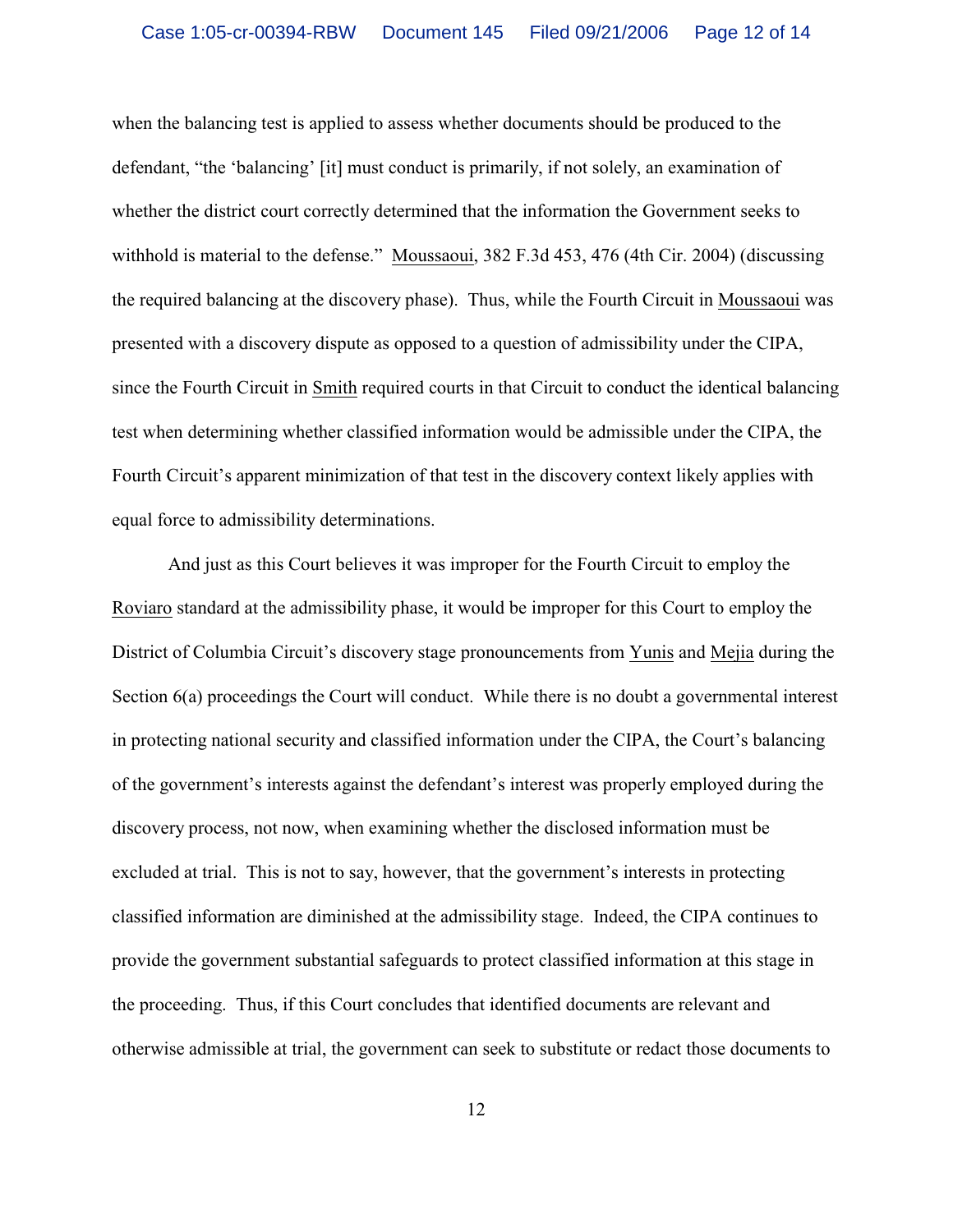protect the classified information from disclosure. 18 U.S.C. App.  $\S$  6(c). If the government is still not satisfied that the classified information is adequately protected at the conclusion of these hearings, the government has the power to preclude entirely the introduction at trial of the classified information. 18 U.S.C. App.,  $\S 6(c)(2)$ . While invocation of this option may require dismissal of this case, now, just as during the discovery process, "[t]he burden is the Government's, not to be shifted to the trial judge, to decide whether the public prejudice of allowing the crime to go unpublished is greater than that attendant upon the possible disclosure of state secrets and other confidential information in the Government's possession." Moussaoui, 382 F.3d at 475 (quoting Jencks v. United States, 353 U.S. 657, 672 (1957)) (internal quotation marks and emphasis omitted). Thus, the government is not without recourse to protect national security interests if the Court concludes that the defendant must be permitted to reveal classified information as part of his defense.

It is the hallmark of the criminal justice system in this country that every defendant has "a right to his day in court," to "examine the witnesses against him, to offer testimony [and other admissible evidence], and to be represented by counsel." In re Oliver, 333 U.S. 257, 273 (1948) (footnote omitted). In fact, the Supreme Court has observed that "[f]ew rights are more fundamental than that of an accused to present . . . [a] defense." Chambers, 410 U.S. at 302. And it is the duty of this Court to ensure that the defendant receives his constitutionally protected right to a fair trial. See, e.g., Sheppard v. Maxwell, 384 U.S. 333, 362 (1966) (noting that a district court has a duty to ensure that a criminal defendant has a fair trial). Adopting the balancing test advanced by the government is not only contrary to Congress' clear mandate and the proper application of the relevant case law in this Circuit, but could infringe on the